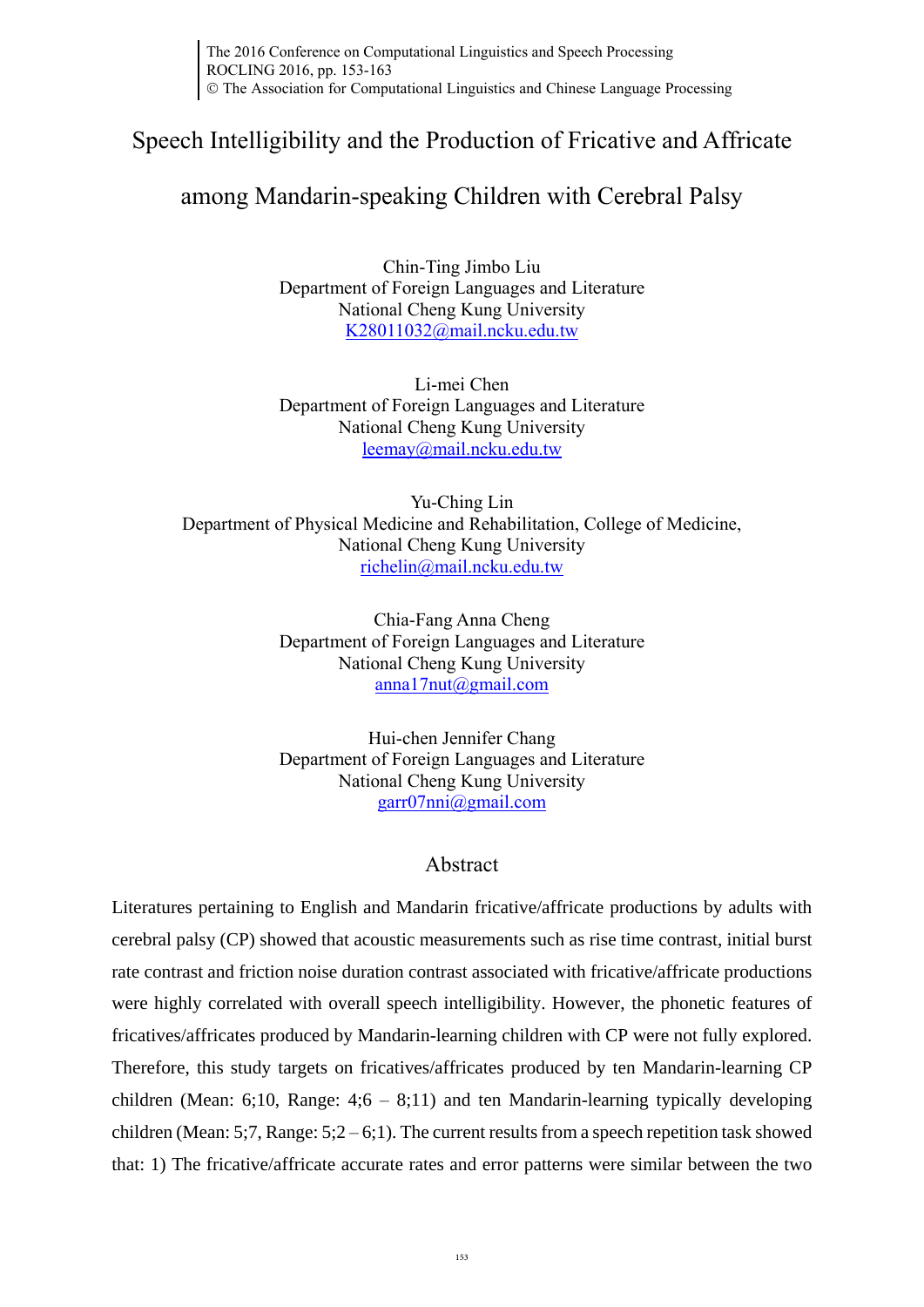groups; 2) The differences between the two groups in terms of nine acoustic measurements (fricative/affricate rise time, initial burst rate, friction noise duration and their contrasts) and speech intelligibility were not statistically significant; 3) The rise time contrast was an effective contributor to overall speech intelligibility for CP children. Together with previous studies, the current study concluded that rise time contrast was the most significant contributor, among fricative/affricate measurements, to speech intelligibility across different age ranges.

Keywords: Children with cerebral palsy, Fricative, Affricate, Speech intelligibility, Mandarin Chinese.

## 1. Introduction

Improving cerebral palsy (CP) children's intelligibility is a key goal of speech therapy [1]. Therefore, identifying the contributing factors for speech intelligibility becomes of significant importance. There is a large body of literature available on probing into the acoustic features related to speech intelligibility. For instance, several studies focused on the relationship among the acoustic features of vowels and speech intelligibility in English [1], [2], [3] and in Chinese [4], [5]. The relationship between speech intelligibility and the lengths of vowels [2], [3], [6], [7] and the relationship between speech intelligibility and the speech rates [5], [6], [7] were also explored in details in the literature. However, the relationship between fricative/affricate productions and speech intelligibility received relatively little attention. Therefore, the purpose of this study is to investigate the acoustic features of fricative/affricate productions made by Mandarin-acquiring CP children. The understanding of the acoustical features of the segments produced by CP children bears significant clinical applications. For instance, language therapists might be able to adjust their program and course design based on the current results in order to cope with the need of CP children.

#### 1.1 Acoustic features of fricatives and affricates among CP adults

Ansel and Kent [2] evaluated the relationship between specific acoustic features of speech and speech intelligibility of 16 English-speaking adults (Mean: 33 years old, Range: 21–41) with mixed CP. Among others, the results of their study showed that mean rise time and mean noise duration for fricatives were longer than affricates. Additionally, the fricative-affricate contrast, together with the front-back vowel contrast, high-low vowel contrast, and lax-tense vowel contrast, could account for 62.6% of the variance in intelligibility scores in the study.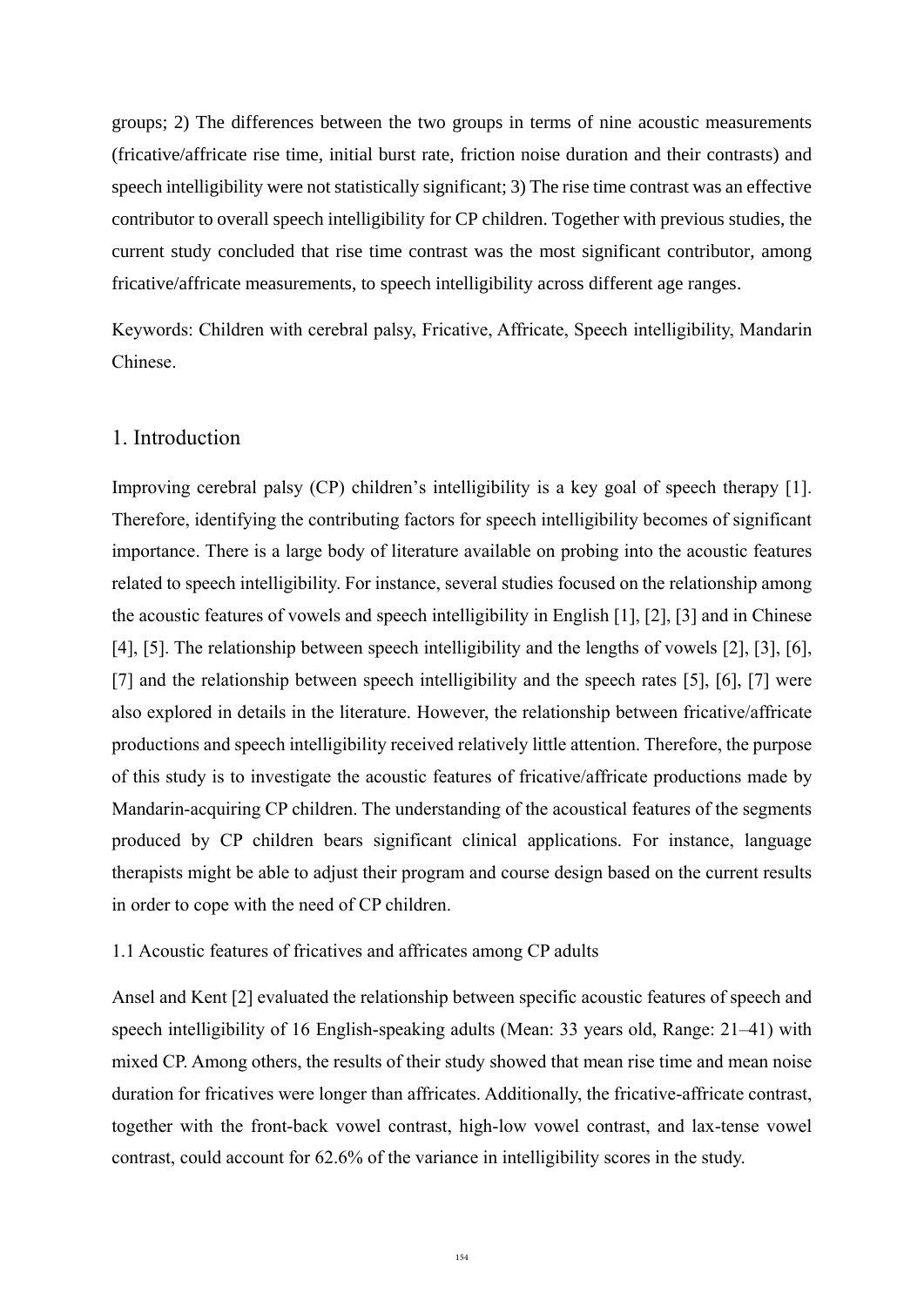In her dissertation, Jeng [8] measured the friction noise duration of the fricative/affricate productions from 30 CP adults with dysarthria (Mean: 19.83 years old, Range: 17-25). The results showed that there was little difference between the fricative noise duration and the affricate noise duration produced by CP speakers, although such difference was obvious among TD speakers. Statistical results indicated that the noise duration for the TD group was significantly longer than that for the CP group.

Liu et al. [4] investigated the relationship between seven acoustic features and speech intelligibility of 20 Mandarin-speaking young adults with CP (Mean: 18.5 years old, Range: 17-22). Although the results showed that there were no differences for noise duration contrast and initial burst rate contrast between CP and TD groups, initial burst rate was an effective predictor to speech intelligibility. More specifically, initial burst rate, together with the F2-F1 contrast and VOT contrast, were able to account for 74.84% of the variance in overall intelligibility. Additionally, the initial burst rate contrast was shown to be correlated to overall intelligibility among CP speakers,  $r = .06397$ ,  $p < .01$ .

#### 1.2 Interim summary and the present study

From a cross-linguistic perspective, onset rise time, initial burst rate and friction noise duration were reported to be highly correlated with intelligibility in English and/or Chinese. Furthermore, the contrasts between fricatives and affricates in each measurement might be potential factors contributing to the overall intelligibility. However, those studies focused on adults or young adults and the relationship between those acoustic measurements and speech intelligibility among Mandarin-acquiring CP children was still unclear. Therefore, this study intends to fill this gap by investigating the fricative/affricate productions from ten Mandarinacquiring CP children (Mean: 6;10, Range: 4;6 – 8;11) and ten Mandarin-acquiring TD children (Mean: 5;7, Range:  $5;2 - 6;1$ ). The specific questions include: 1) What are the accuracy rates and error patterns of fricatives and affricates produced by CP and TD children; 2) If there are any differences among nine fricative/affricate-related acoustic measurements and speech intelligibility between CP and TD groups; and 3) How much variance of speech intelligibility could be accounted for by rise time contrast, initial burst rate contrast and friction noise duration contrast?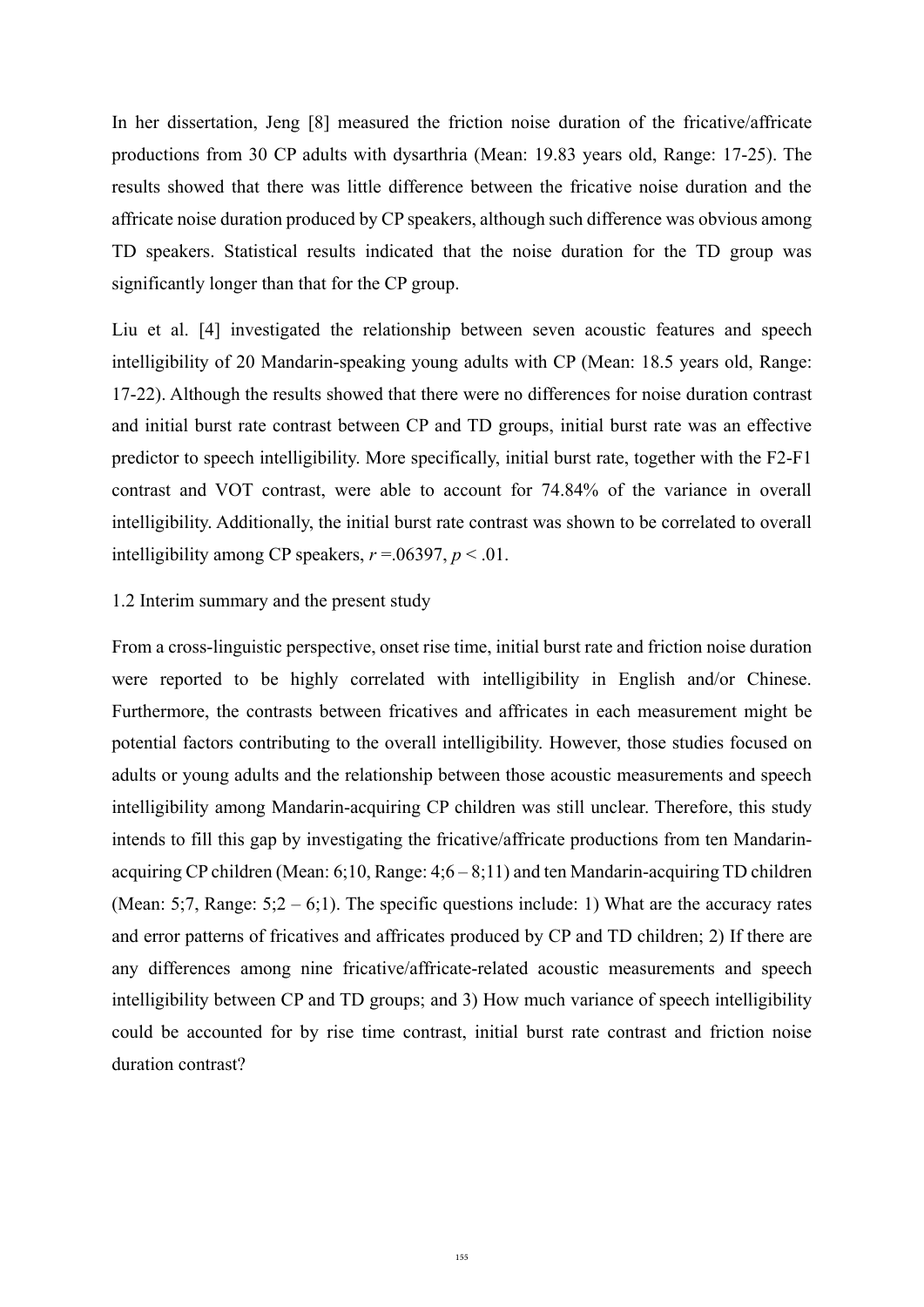### 2. Methods

#### 2.1 Participants

Ten Mandarin-acquiring CP children (Mean: 6;10, Range: 4;6 – 8;11) and ten Mandarinacquiring TD children (Mean: 5;7, Range:  $5:2 - 6:1$ ) were included in the study. All the CP children were diagnosed by a physiatrist. A list of the CP/TD participants, CP classification and impairment severity, based on Gross Motor Function Classification System (GMFCS), are shown in **Table 1** (next leaf). Although each of the CP participants had different degrees of impairment severity, all of them were determined to have adequate intellectual competence and hearing ability to performed the required task in the experiment. All the children in the TD group were without any history of language-hearing related disorders, as reported by their parents.

#### 2.2 Design and materials

TD participants were required to repeat 164 words, one by one, with all possible initial-rime combinations in Mandarin Chinese after they heard a sample production played out by speakers linked to a laptop computer. However, the time length required to perform the task was proved to be impossible for CP children due to their limited physical energy and concentration span. Therefore, the list of words was reduced to 39 for CP children. All the words with a fricative/affricate initial segment were further selected for further acoustic analyses. Specifically, the affricates in Mandarin Chinese included /tc, tch, ts, tsh,  $\{s, t\}$ ,  $\{s, t\}$  and the fricatives in Mandarin Chinese included /x, ɕ, s, ʂ, ʐ, f/.

### 2.3 Acoustic measurements

The nine acoustic measurements included in this study were fricative/affricate initial burst rate, fricative/affricate friction noise duration, fricative/affricate rise time, fricative-affricate initial burst rate contrast, fricative-affricate frication noise duration contrast and fricative-affricate rise time contrast. After the experimenters tagged the label with the criteria to be introduced below, a script was used to obtained the values of initial burst rate, frication noise duration and rise time. The contrasts were calculated by subtracting the fricative values from the affricate values. All the acoustic analyses and the scripts were done by using Praat [9] and only the correct productions of targets were included in the acoustic analyses.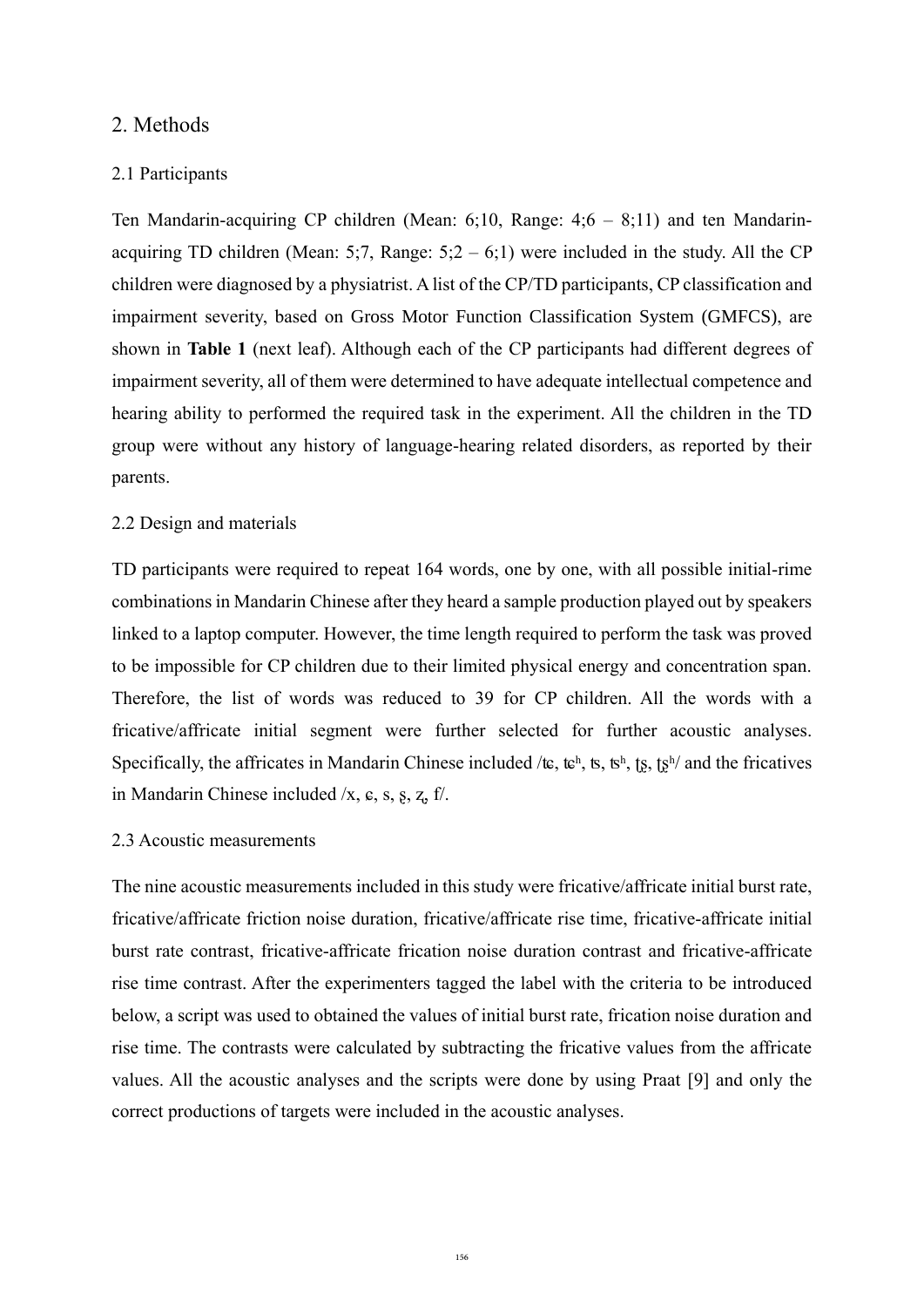| ID              | <b>Sex</b>   | Age              |                                    | <b>GMFCS</b> |
|-----------------|--------------|------------------|------------------------------------|--------------|
|                 |              | (year#month;day) | <b>Type</b>                        | Level        |
| CP1             | $\mathbf{F}$ | 4#6;3            | Spastic diplegic CP                | III          |
| CP <sub>2</sub> | $\mathbf{F}$ | 8#9;14           | Spastic diplegic CP, Dyslalia      | $\mathbf{I}$ |
| CP <sub>3</sub> | M            | 5#4;16           | Spastic diplegic CP                | III          |
| CP4             | M            | 5#8;17           | Spastic diplegic CP                | III          |
| CP <sub>5</sub> | M            | 6#3;18           | Spastic diplegic CP                | $\mathbf{I}$ |
| CP <sub>6</sub> | M            | 6#11;24          | Spastic diplegic CP                | IV           |
| CP7             | M            | 7#5:0            | Rt spastic hemiplegic CP           | $\mathbf{I}$ |
| CP <sub>8</sub> | M            | 7#6;8            | Spastic diplegic CP                | $\mathbf{I}$ |
| CP <sub>9</sub> | M            | 7#10;19          | Mixed type (spastic & athetoid) CP | $\mathbf{I}$ |
| CP10            | M            | 8#11;0           | Lt spastic triplegic CP            | III          |
| TD1             | M            | 5#11;1           |                                    |              |
| TD <sub>2</sub> | M            | 6#1;14           |                                    |              |
| TD <sub>3</sub> | M            | 5#8;3            |                                    |              |
| TD4             | M            | 5#3;23           |                                    |              |
| TD <sub>5</sub> | $\mathbf{F}$ | 5#7;26           |                                    |              |
| TD <sub>6</sub> | M            | 5#11;0           |                                    |              |
| TD7             | M            | 5#9;11           |                                    |              |
| TD <sub>8</sub> | $\mathbf{F}$ | 5#8;18           |                                    |              |
| TD <sub>9</sub> | $\mathbf{F}$ | 5#2;14           |                                    |              |
| TD10            | $\mathbf{F}$ | 5#5:5            |                                    |              |

**Table 1**. Characteristics of the ten CP and ten TD children

### 2.3.1 Initial burst rate

A burst was expected to present in affricates as there was a stop preceding the fricative. The occurrence of a burst was determined by the waveform and the spectrogram collectively. There must be a burst in the waveform with the co-occurrence of a sharp spike corresponding to the onset of a burst of noise. The burst rates of fricatives and affricates were calculated by dividing the number of fricatives (or affricates) with a burst sign into the total number of the correct fricative (or affricate) productions.

## 2.3.2 Frication noise duration

The starting point of a fricative/an affricate was determined by locating a boundary on the left side and the right side of an intensity envelope. The script would automatically locate the point with the lowest intensity energy within the boundaries as the starting point of a fricative/an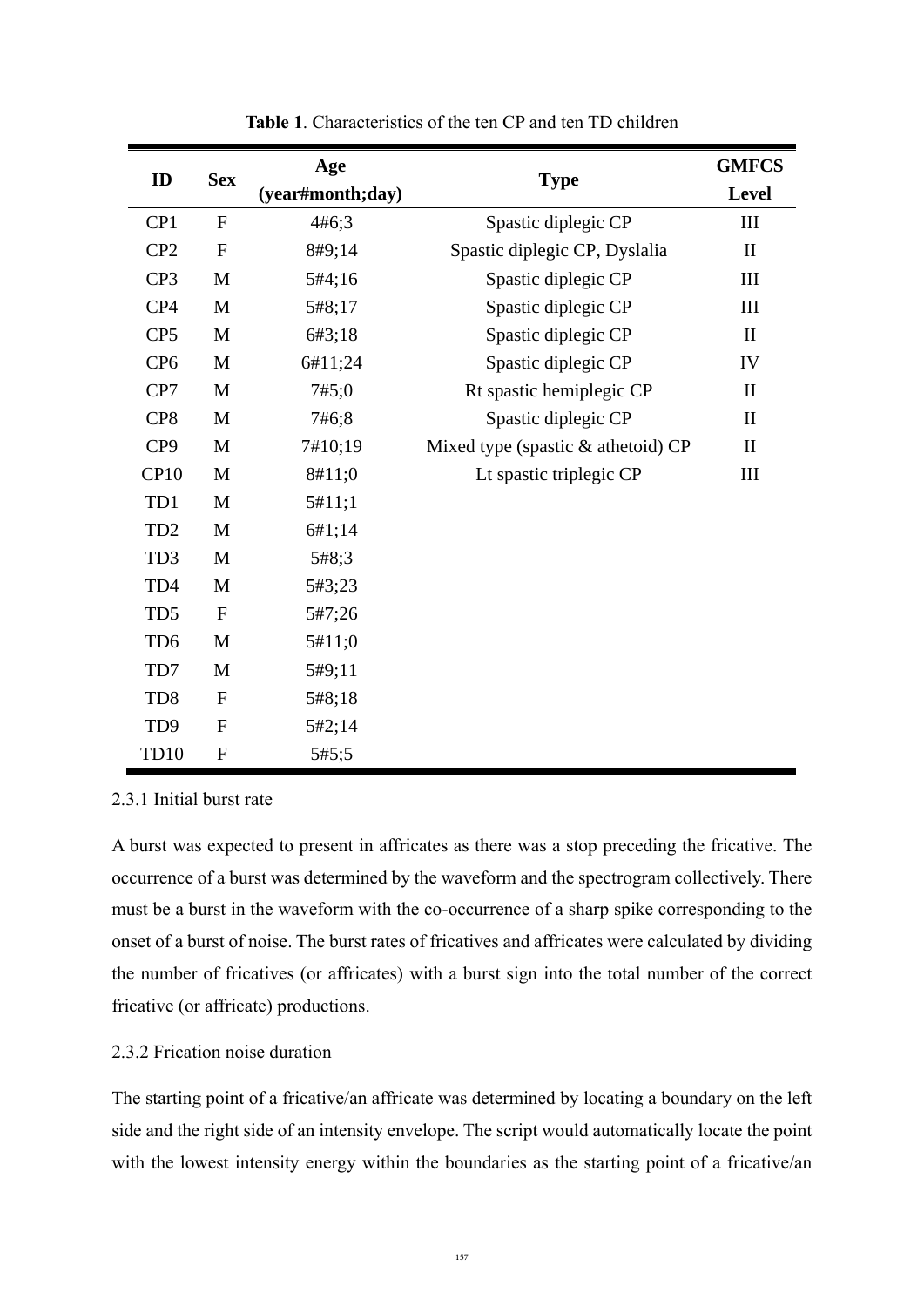affricate. The ending point of a fricative/an affricate was determined by the location where the F1 of the following vowel occurred.

#### 2.3.3 Rise time

Rise time is a measure of the time over which the amplitude envelope reaches its maximum [10]. Rise time was measured at the middle 80 % of fricatives/affricates in order to exclude the possible noise from the two boundaries. After the boundaries of fricative/affricate segments were identified (as described in 2.3.2), the script automatically calculated rise time.

#### 2.4 Intelligibility

All the word productions, including those without fricative/affricate initials, were included in this part. All the productions of an individual child were transcribed with Chinese characters by three judges and each judge only judged the productions of an individual child in order to eliminate the potential familiarity effects of the materials. Therefore, a total of sixty (3 judges x 20 participants) judges with normal hearing and without any background in speech pathology were included in this study. Three correlational tests using Pearson Correlation showed that the three lists of scores were highly correlated (List 1 vs. List 2,  $r = .973$ ,  $n = 20$ ,  $p = .000$ ; List 1 vs. List 3,  $r = .953$ ,  $n = 20$ ,  $p = .000$ ; List 2 vs. List 3,  $r = .916$ ,  $n = 20$ ,  $p = .000$ ). Therefore, the speech intelligibility score of each participant was the average of three scores from three individual judges.

## 3. Results

#### 3.1 Accuracy rates and error patterns

The accuracy rates of fricative/affricate productions of TD and CP groups are shown in **Table 2**.

|            | <b>Affricates</b> | <b>Fricatives</b> |
|------------|-------------------|-------------------|
| $\bf{CPs}$ | 69.5%             | 86.05%            |
| <b>TDs</b> | 68.00%            | 92.89%            |

**Table 2**. Accuracy rates of fricative/affricate productions

A 2 (affricates vs. fricatives) x 2 (CPs vs. TDs) repeated measure ANOVA was performed to examine if there were any differences among the accuracy rates. The results indicated that fricative accuracy rates were significantly higher than affricate accuracy rates,  $F(1, 18) = 8.986$ ,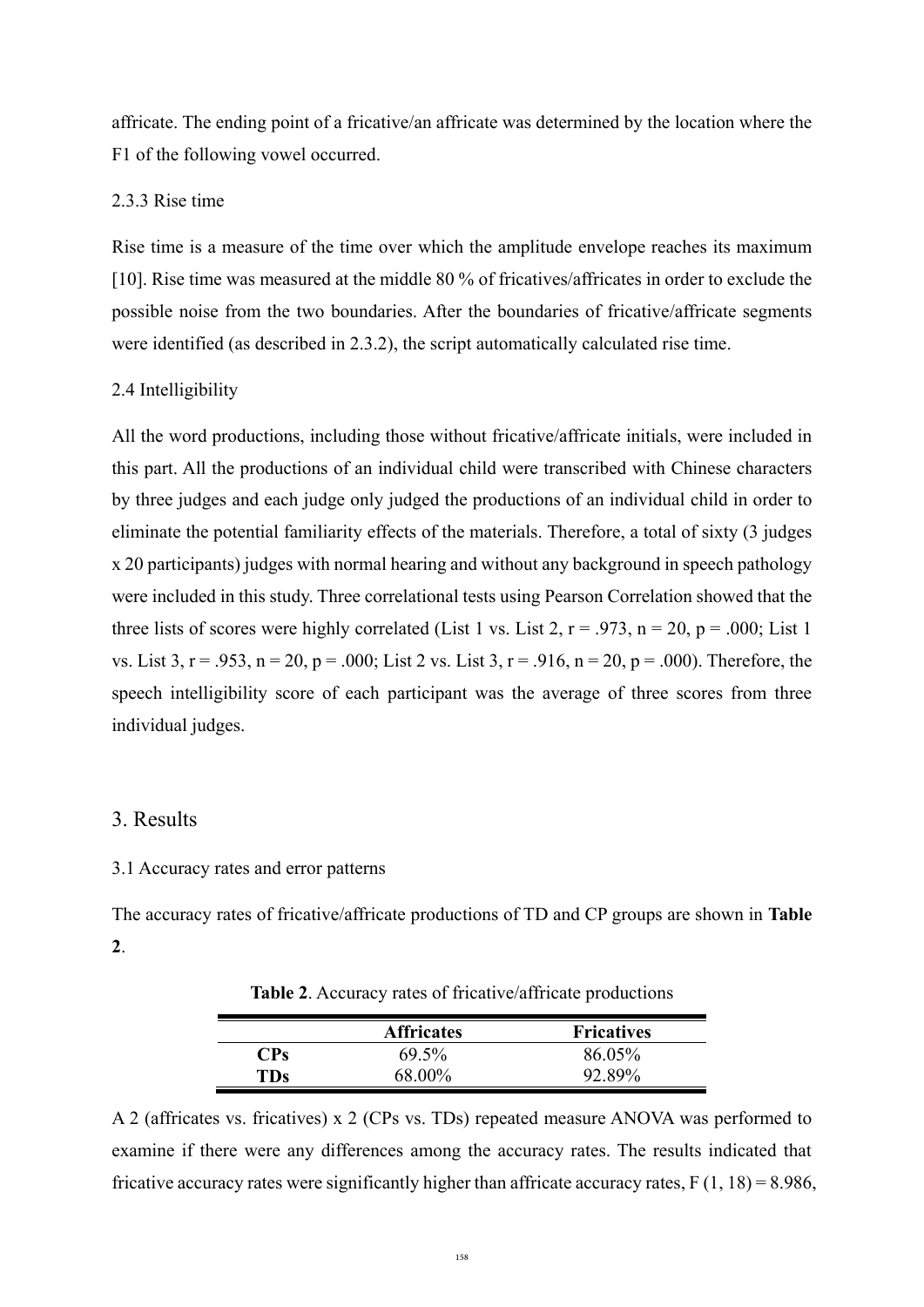$p = 0.008$ . No other comparisons/interactions showed significant effects. The results showed that TD and CP performed similarly in terms of the accuracy rates.

The error patterns are shown in **Table 3** and the percentage of each error type was displayed in **Figure 1**.

| <b>Error Type</b> | Instances                                       | No. of Errors $(\% )$ |
|-------------------|-------------------------------------------------|-----------------------|
|                   | $/ts^h$ / $\rightarrow$ $[ts^h]$                | CP: 23(57.5)          |
| (De) retroflexion | $/ts^h$ / $\rightarrow$ $[ts^h]$                | TD: 31 (58.49)        |
| Affricatization   | $/s' \rightarrow [ts]$                          | CP: 10(25)            |
|                   | $/s' \rightarrow [ts]$                          | TD: 6 (11.32)         |
| Fricatization     | $ ts  \rightarrow [s]$                          | CP: 1(2.5)            |
|                   | $/t\mathfrak{s}^h$ / $\rightarrow$ [s]          | TD: $4(7.55)$         |
|                   | /tɕ/ $\rightarrow$ [tɕ <sup>h</sup> ]           | CP: 3(7.5)            |
| (Un)aspiration    | $/ts^h$ $\rightarrow$ [ts]                      | TD: 2 (3.77)          |
|                   | $\overline{x}$ $\rightarrow$ [f]                | CP: 1(2.5)            |
| Fronting          | /tɕ/ $\rightarrow$ [ts]                         | TD: $5(9.43)$         |
|                   | $/f' \rightarrow [s]$                           | CP: 1(2.5)            |
| Backing           | $\sqrt{s}/\rightarrow \lceil x \rceil$          | TD: 2 (3.77)          |
|                   | $/ts' \rightarrow \emptyset$                    | CP: 1(2.5)            |
| Others            | $\overline{X}$ $\rightarrow$ $\overline{[k^h]}$ | TD: $3(5.66)$         |

**Table 3.** Fricative / affricate error patterns among CP and TD speakers



**Figure 1**. Percentage of each error type between CP and TD groups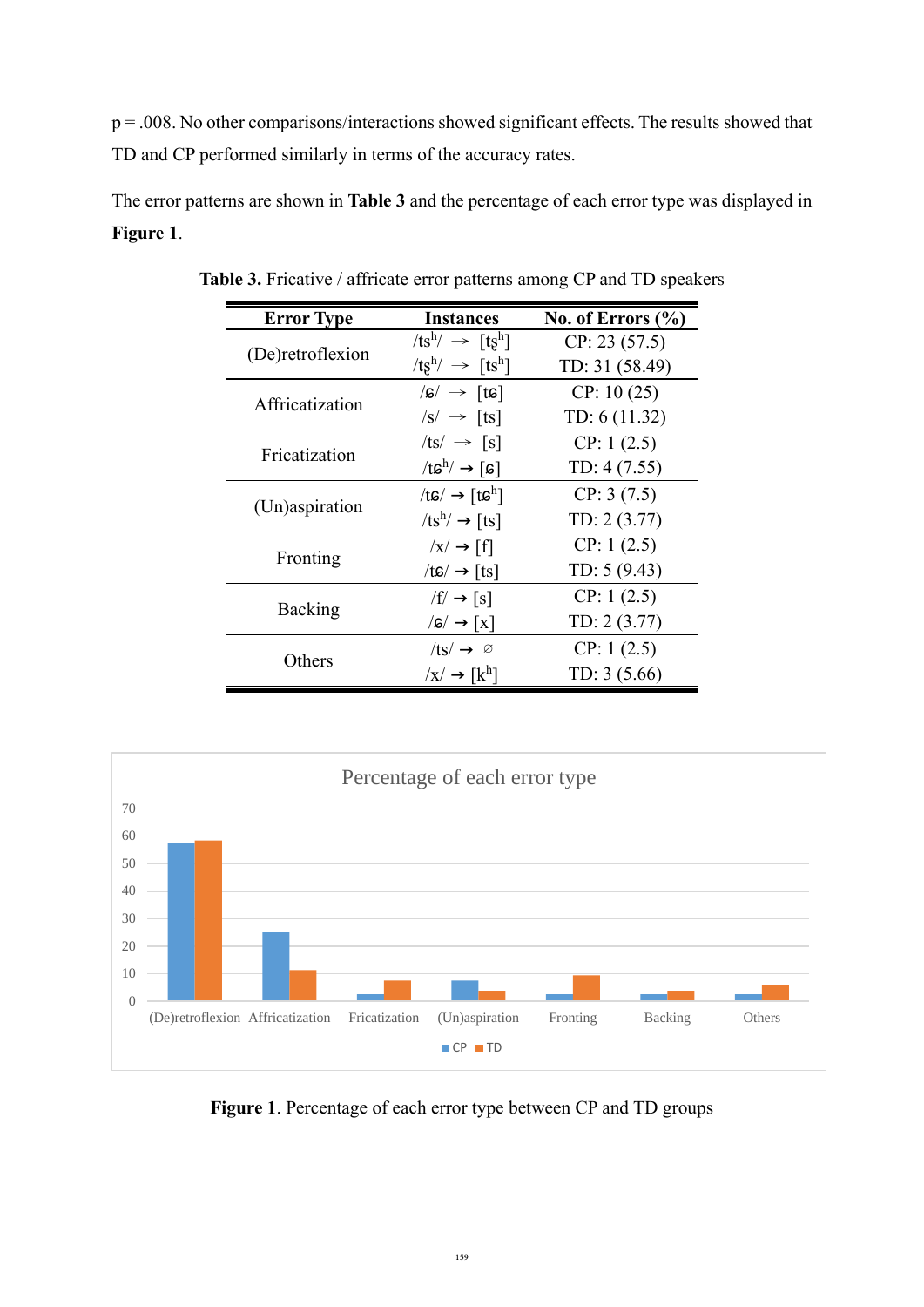As retroflex productions in Taiwan Mandarin are less retroflexed than Beijing Mandarin and are often dropped, it was not surprising that the trend was observed among child speakers. Affricatization was the second highest error type in both groups, although the percentage appeared to be higher among CP speakers. While TD children tended to have a higher error rates in fricatization and fronting, these trends were not observed among CP children. In short, the general patterns were similar, although there were some variations within the two groups.

3.2 Comparisons of nine acoustic measurements and intelligibility

A summary of the comparisons of nine acoustic measurements and intelligibility between CP and TD groups is shown in **Table 4**. The results of ten independent-samples t-tests indicated that none of the comparisons were statistically significant, showing that the acoustic features and intelligibility of fricative/affricate productions by TD and CP children were similar.

| <b>Measurement</b> (unit)                 | $CP (n = 10)$    | TD $(n = 10)$    |          |
|-------------------------------------------|------------------|------------------|----------|
|                                           | Mean $(SD)$      | Mean (SD)        |          |
| Intelligibility $(\%)$                    | 71.79 (18.74)    | 81.19 (10.75)    | $-1.376$ |
| Fricative friction noise duration (msec.) | 298.12 (557.56)  | 276.33 (413.01)  | .099     |
| Affricate friction noise duration (msec.) | 303.03 (607.79)  | 239.29 (267.58)  | .304     |
| Noise duration contrast (msec.)           | 4.91 (65.47)     | $-37.04(147.14)$ | .824     |
| Fricative burst rate $(\% )$              | 2.68(5.66)       | 2.87(2.82)       | $-.099$  |
| Affricate burst rate $(\% )$              | 60.43 (35.54)    | 68.66 (22.59)    | $-.618$  |
| Burst rate contrast $(\%)$                | 57.74 (33.95)    | 65.78 (21.57)    | $-.613$  |
| Fricative rise time (msec.)               | 124.11 (218.12)  | 86.95 (72.53)    | .511     |
| Affricate rise time (msec.)               | 89.53 (134.29)   | 74.87 (36.69)    | .333     |
| Rise time contrast (msec.)                | $-34.586(86.55)$ | $-12.08(39.59)$  | $-.748$  |

**Table 4.** Summary of the comparisons

3.3 Multiple regression

A multiple regression was performed to examine the relative contribution of friction noise duration contrast, rise time contrast and burst rate contrast to CP's speech intelligibility. A summary table can be found in **Table 5** (next leaf). The results showed that these variables significantly predicted CP's speech intelligibility,  $F(3, 6) = 10.51$ ,  $p = 0.08$ ,  $R^2 = 0.840$ , adjusted  $R^2$  = .760. Furthermore, rise time contrast was a significant contributor, p = .014. A unit increase in initial rise time contrast would result in .213 unit increase in CP children's speech intelligibility.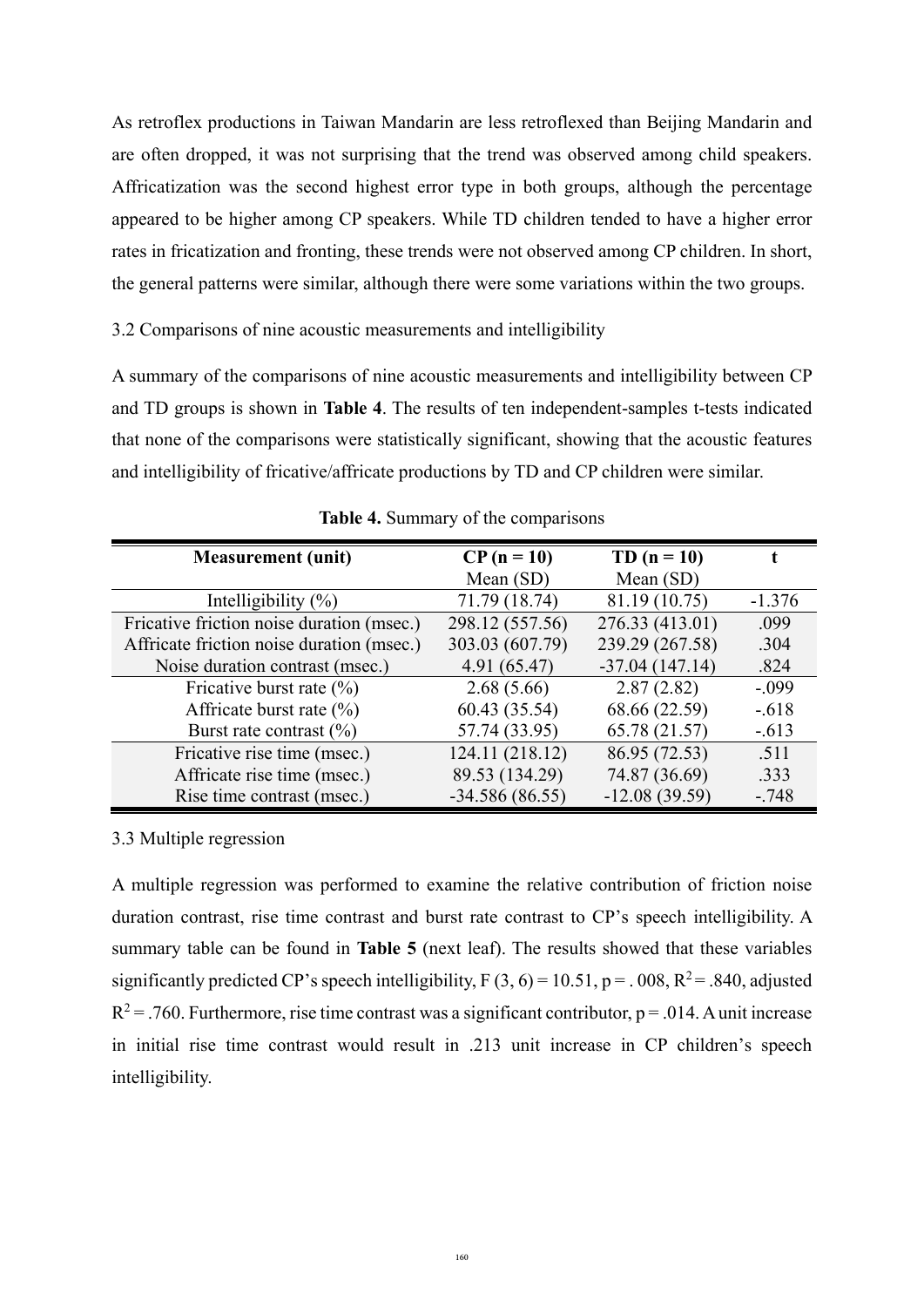| Variables                   |         | S.E. B |         |      |
|-----------------------------|---------|--------|---------|------|
| Constant                    | 85.303  | 8.117  |         | .000 |
| Frication duration contrast | $-.021$ | 0.83   | $-.067$ | .811 |
| Initial burst rate contrast | $-.064$ | .110   | $-.116$ | .583 |
| Rise time contrast          | .213    | .062   | 922     | .014 |

**Table 5.** Summary of the multiple regression

## 4. Discussion

In this study, we intended to examine Mandarin-acquiring CP children's productions of fricatives and affricates by comparing accuracy rates, error patterns and nine acoustic measurements of fricatives/affricates with TD controls. The relationship between speech intelligibility and three sets of fricative-affricate acoustic measurement contrast were investigated, too. The results showed that: 1) The fricative/affricate accurate rates and error patterns were similar between the two groups; 2) The differences between the two groups in terms of nine acoustical measurements (fricative/affricate rise time, initial burst rate, friction noise duration and their contrasts) and speech intelligibility were not statistically significant; 3) The rise time contrast was an effective contributor to overall speech intelligibility for CP children.

The current findings replicate several studies focusing on CP/TD adults in the literature. First, the Mandarin-speaking CP young adults in Liu et al.'s [4] study did not perform differently with the TD controls in terms of the burst rate contrast and friction noise duration contrast. The current study focusing on Mandarin-acquiring CP and TD children had the same finding. That is, there were no obvious differences in burst rate contrast and friction noise duration contrast among CP and TD children. Second, the current study agreed with the finding from Ansel and Kent [2] in that fricative-affricate contrast might be an influential factor affecting speech intelligibility. More specifically, the current study showed that rise time contrast, among the three sets of fricative-affricate contrast employed in this study, was the most influential factor impacting CP children's speech intelligibility. In short, together with previous studies, the current study demonstrated that, at least for 6-year-olds and young adults, burst rate contrast and frication noise duration contrast were not an effective measurement in distinguishing the speech characters of fricatives and affricates produced by CP and TD individuals. Additionally, rise time contrast might be the most influential factor, among other fricative/affricate-related measurements, affecting the speech intelligibility of CP and TD individuals.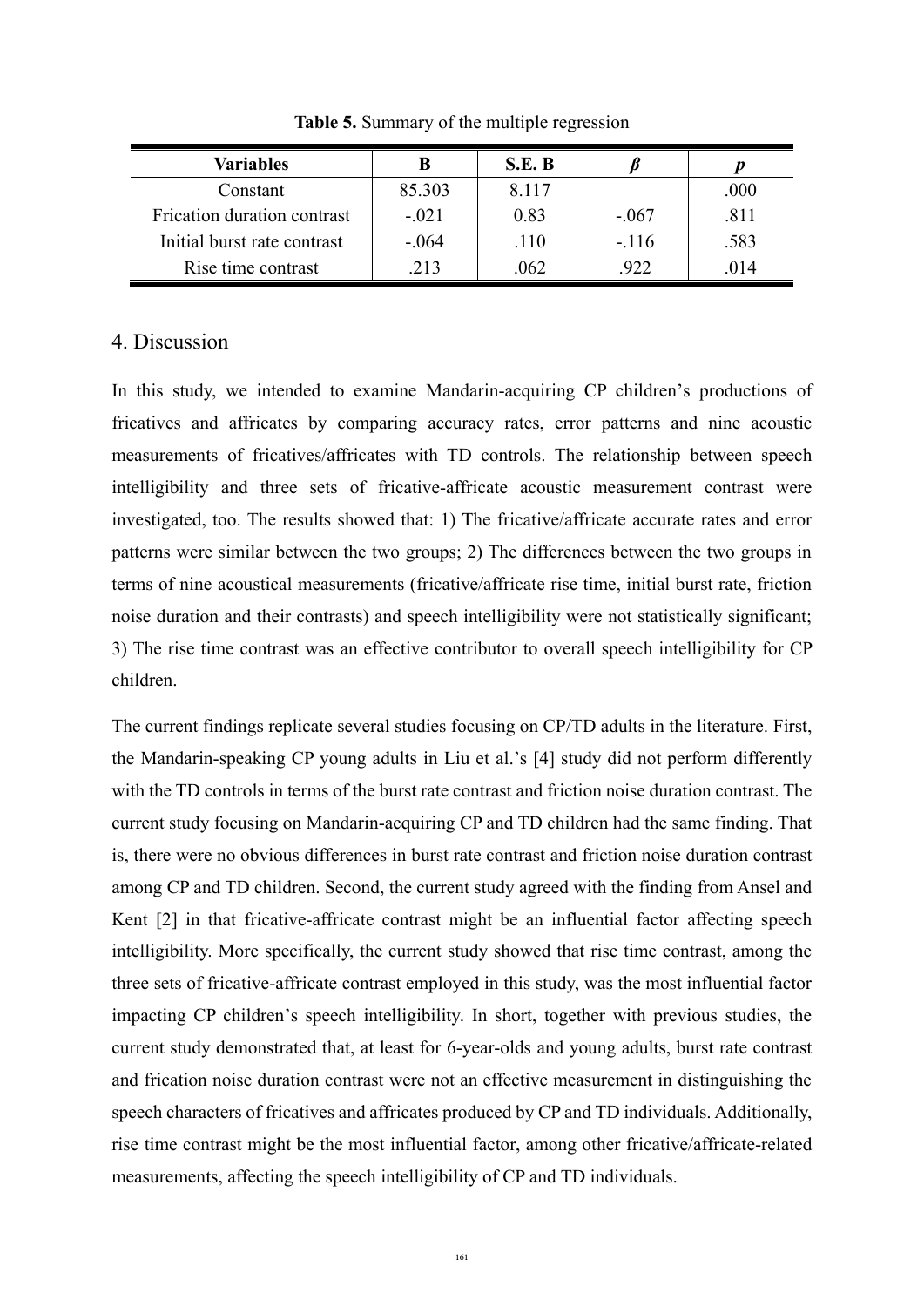Although some of the results replicate the findings in studies whose participants were CP adults, one difference still remains. In Jeng's [8] study, the friction noise duration among TD speakers were significantly longer than the for the CP group. Also, the author observed an obvious difference between the fricative noise duration and the affricate noise duration produced by TD speakers but not among CP speakers. However, in the current study, the results of t-tests showed that there were no differences of fricative noise duration, affricate noise duration and fricativeaffricate noise duration contrast between TD and CP groups. As one obvious difference between Jeng's [8] study and the current study was the age of the participants, we attributed the different findings to the age effect. More specifically, it might be possible that some finergrained acoustic features, such as friction noise duration, were still developing among TD groups; therefore, the friction noise duration differences among TD and CP children were less obvious.

## 5. Conclusion and final remarks

Based on the current experimental results, we conclude that, for fricative and affricate productions among TD and CP children, a) the accurate rates and error patterns are similar and b) rise time contrast can be an effective contributor overall speech intelligibility for CP children.

To our best knowledge, this is one of the very first studies that explored CP children's fricative/affricate productions by using acoustic measurements. We hope that: 1) With more studies from a variety of languages, the unique (and possibly universal) contributor of fricative/affricate productions to speech intelligibility can be identified; 2) With longitudinal studies, the changes of different indices in distinguishing TD and CP speakers and the influential contributor to speech intelligibility across different ages can be identified. We left those issues as a direction for future studies.

### Acknowledgements

This investigation was supported through funds from Ministry of Science and Technology in Taiwan (MOST 104-2410-H-006-061). We thank all of the children, parents and teachers for their participation.